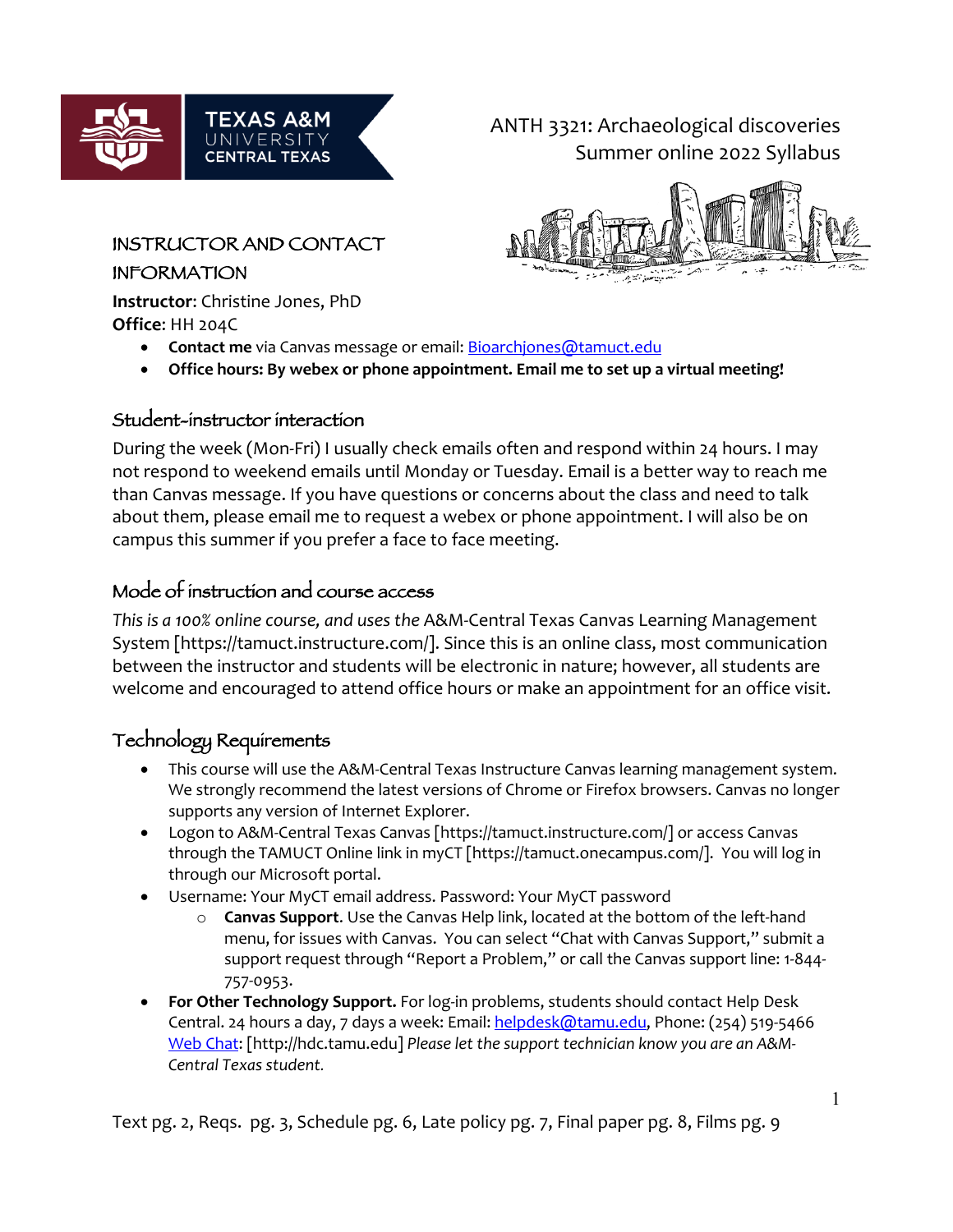# Emergency Warning System for Texas A&M University-Central Texas

**SAFEZONE.** SafeZone provides a public safety application that gives you the ability to call for help with the push of a button. It also provides Texas A&M University-Central Texas the ability to communicate emergency information quickly via push notifications, email, and text messages. All students automatically receive email and text messages via their myCT accounts. Downloading SafeZone allows access to push notifications and enables you to connect directly for help through the app. You can download SafeZone from the app store and use your myCT credentials to log in. If you would like more information, you can visit the **SafeZone** website [www.safezoneapp.com].

To register SafeZone on your phone, please follow these 3 easy steps*:*

- 1. Download the SafeZone App from your phone store using the link below:
- iPhone/iPad: [https://apps.apple.com/app/safezone/id533054756]
- Android Phone / Tablet [https://play.google.com/store/apps/details?id=com.criticalarc.safezoneapp]
- 2. Launch the app and enter your myCT email address (e.g. {name}@tamuct.edu)
- 3. Complete your profile and accept the terms of service

# Course Catalog Description

In this course students will review the historical development of the field of archaeology by exploring the most important archaeological discoveries of the past and present. Students will also take a critical view of hoaxes and archaeological myths and learn how archaeologists have dispelled them to develop the science of their discipline.

# Course Objectives

Students will learn:

- How to define archaeology and its relevant role in reconstructing the past
- How archaeology developed into a scientific discipline
- The most important archaeological discoveries of our time in a worldwide overview, focusing on human origins, history-changing finds, and great civilizations.
- How archaeologists have analyzed archaeological material culture to make informed and educated interpretations that have altered our view of human origins and civilizations.
- How to critically evaluate archaeological evidence using the scientific method to avoid hoaxes and pseudoscience.

# REQUIRED READING AND TEXTBOOK

**Fagan & Durrani, 2021.** Ancient Lives: An Introduction to Archaeology and Prehistory, 7<sup>h</sup> ed. Taylor and Francis. *Supplemental readings and films when required will be posted online via Canvas in each weekly module*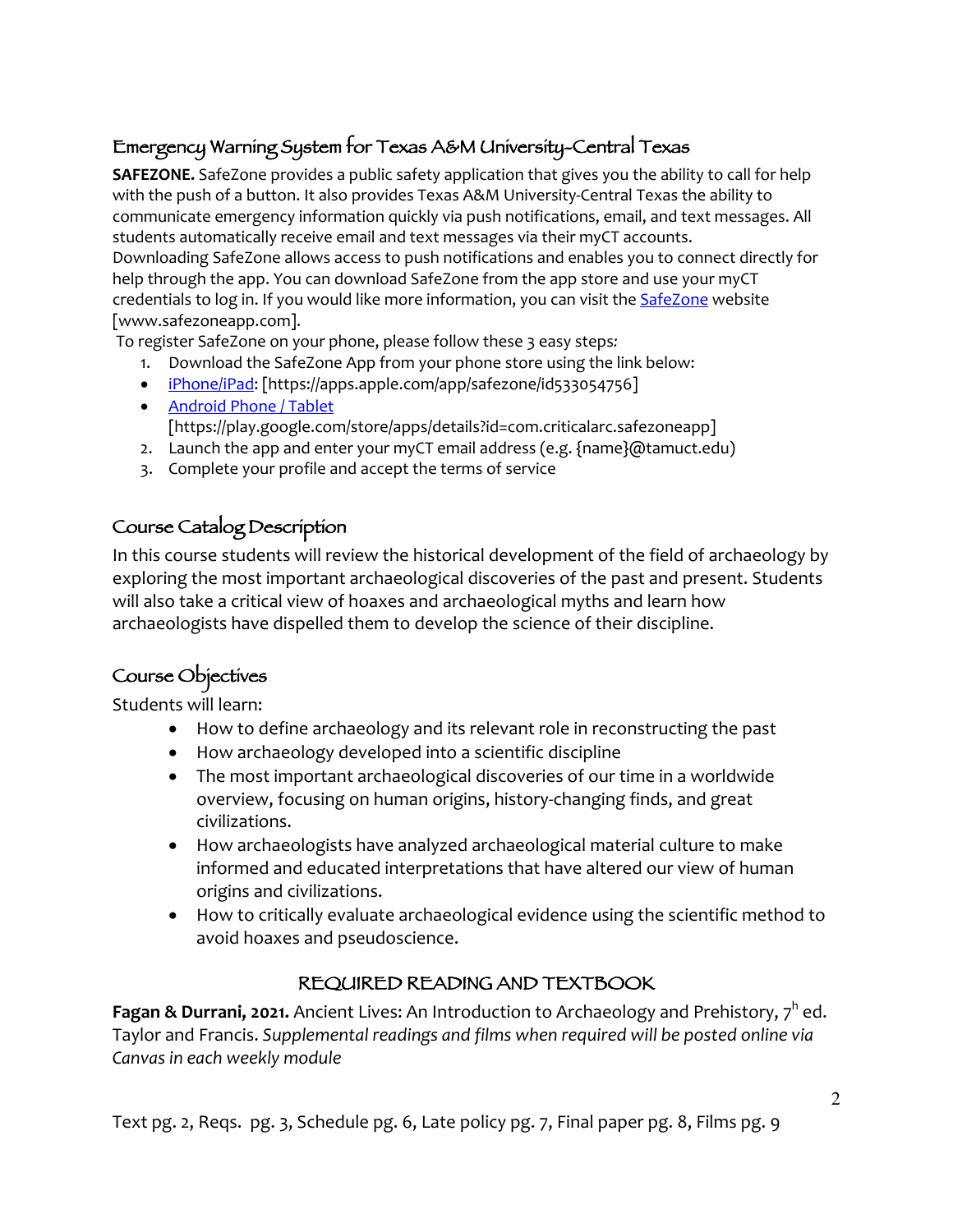## COURSE REQUIREMENTS

- 1. Reading assignments and weekly online folders: Readings from the textbook are listed in the course schedule below. Please complete the weekly readings before you attempt to reply to a discussion posting. **Additional readings may be posted online in the weekly course modules. Please treat these as you would textbook chapters!** You may also find website links to news articles or video clip links in the weekly folders.
- 2. Discussion postings: There will be 6 discussion postings due (100 pts each). You will be required to submit YOUR OWN post to the discussion question(s) provided by me that week and then respond to ONE other of your classmates' posts. Points are awarded to students, based on the quality and quantity of their participation in these threaded discussions. Quality participation pertains to a student's responding in relevant, meaningful ways, based upon the assigned readings for that week (see grading criteria below for discussion posts).
	- A. First post (75 pts each)—**due that Sunday at 11:59 PM**

Students are expected to read the assigned materials *prior* to responding to threaded discussions, typically at the beginning of each week (Sun/Mon/Tues). Their *first post* should answer the question as completely as possible. The student should support their response in some way with references to the assigned readings. This response should be at least a half page in length (about 250 words). **Discussion posts should be in your own words.** Please use quotations sparingly, i.e., only to orient one another to specific, brief passages in the readings (with page numbers cited in parentheses). Note that quotations do not count toward your 250 word minimum; only your own words count.

- B. Comment to another student (25 pts each)—**due the next Sunday at 11:59 PM** After a student has made his/her own first post, they HAVE A WHOLE WEEK to make *ONE additional response to what some student wrote*. The comment should be at least a couple of sentences long and should be substantive. This means students should add some important information that enriches the original answer is supported by the course readings.
- 3. **Film reaction papers**: A number of films will be screened over the course of the semester related to our reading materials. You will select just 2 films we have watched this semester for your 2 reactions papers (1 film per paper). In each paper you will discuss what the film was about and your thoughts and reaction to each film. **A worksheet is included at the end of this syllabus that should be used as a guide to compose your paper**. It is recommended that you print the worksheet out or read the questions on the worksheet prior to viewing each film so that you can get an idea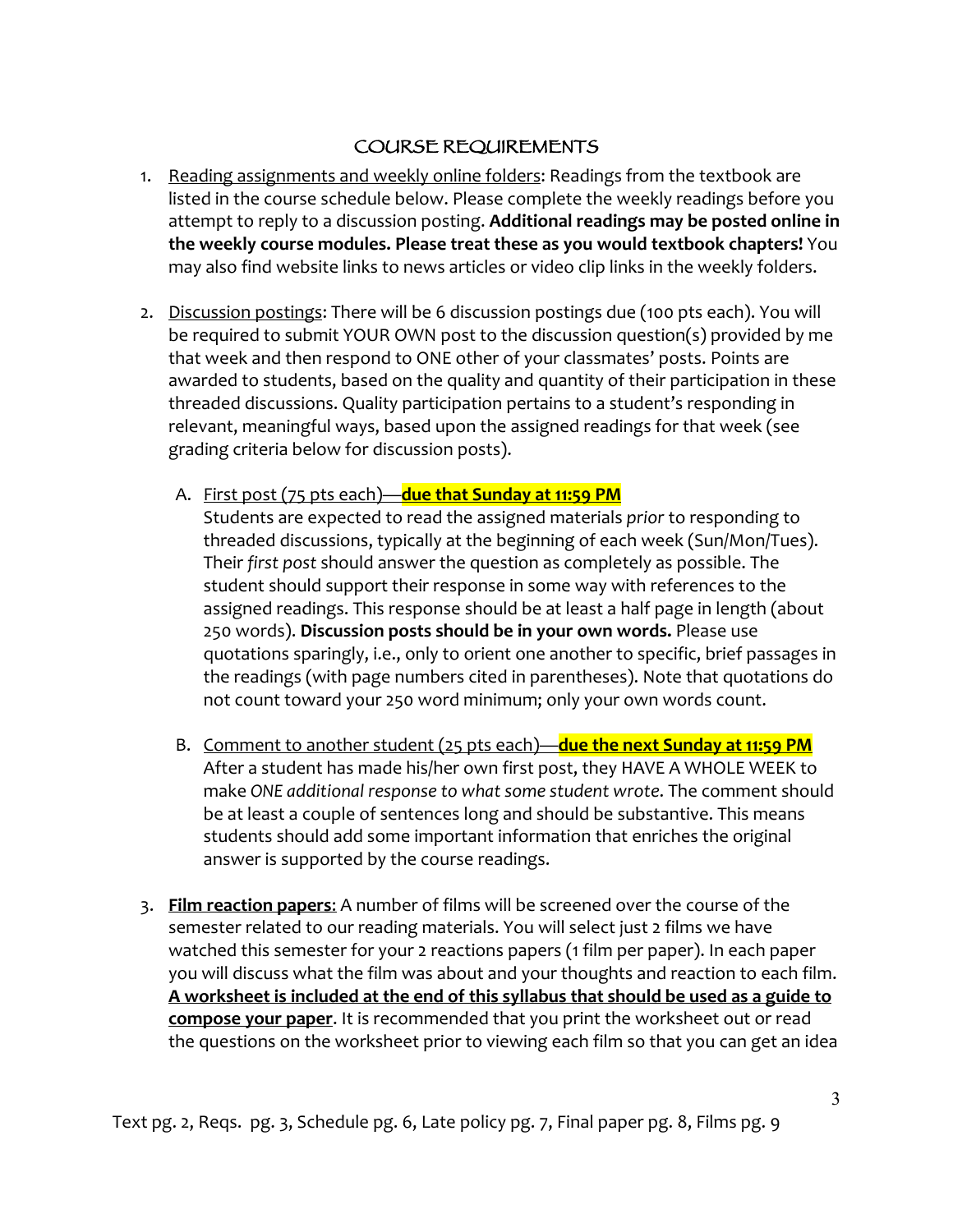of what notes you should take and what sorts of things you should be writing in your paper.

- a. Paper format: No cover page, body of text should be ONE page, single spaced, 12 pt font. DO NOT SUBMIT A PAPER THAT IS MORE THAN ONE PAGE LONG.
- b. Paper guidelines: These reaction papers should *not* be merely a synopsis of the film, but should reflect some thought about the film(s) and how they might relate to concepts we are covering in class that week. See the film worksheet as a guide to know what questions you should be asking yourself as you view each film. *Film reaction papers which include especially perceptive analysis rather than just summarizing the plot will receive up to 5 extra credit points per paper.* Papers that do not meet formatting guidelines or that contain excessive grammatical/spelling errors will not earn full points.
- **c. Film paper 1 Due date: SUN JUN 26 @ 11:59PM Film paper 2 due date: SUN JUL 24 @ 11:59PM**
- 4. Final assignment: Create an archaeological tour itinerary. For format, length and all instructions **The guidelines for this assignment are listed on a worksheet at the end of the syllabus. Final assignment due date: WED JUL 27 @ 11:59PM.** The assignment can be submitted through the final assignment link in the Canvas module**.** The link will be available prior to the due date.

## GRADING AND POSTING OF GRADES

## **Grading Feedback**

I will grade and give feedback for discussions as soon as I can after they are submitted. I will grade these usually by the end of that week after they are due, though sometimes it may take two weeks. Generally, grading feedback is most detailed in the first third of the class and then will diminish as students become more familiar with the course. Students can always email me regarding grading feedback. Regarding discussion posts, it is the student's responsibility to read my responses to these posts. Sometimes inaccurate information is presented by students that should be corrected, and the purpose of some of my replies is to alert the class to such information. Students may ask relevant questions regarding my responses within the discussion to clarify information however **my intent is to make sure the concept has been covered adequately not to engage in a debate on the topic.**

### **Grading Discussion Boards**

The following rubric outlines how discussion boards will be graded. Note that the instructor will focus on the *quality* of your discussion posts and not the *quantity* (i.e. I am not looking for "good idea" or "Yeah, I agree."). Quality participation pertains to a student's responding in relevant, meaningful ways, **based upon the assigned readings for that week.**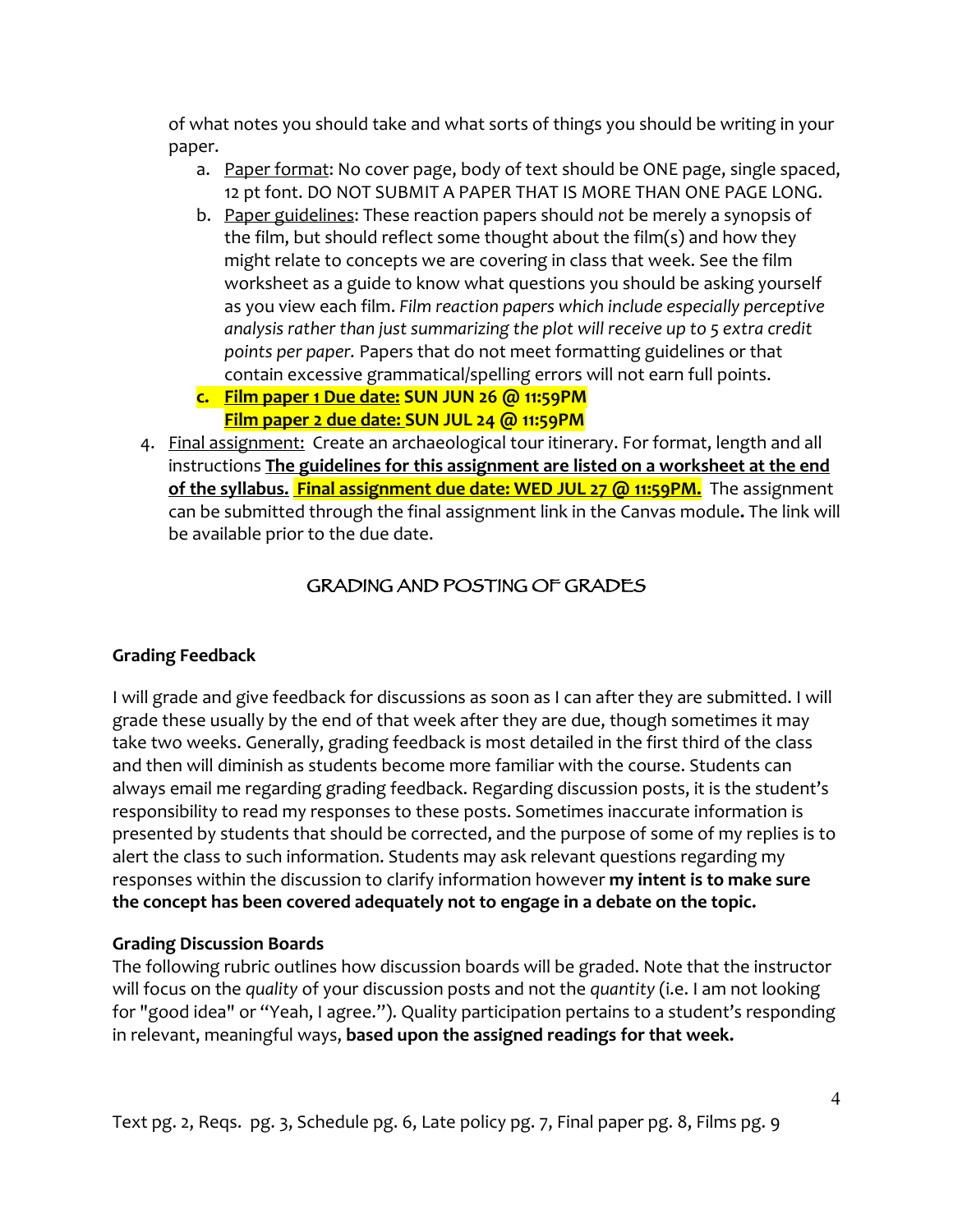| <b>Grading Criteria for Discussion Posts</b>                                                                                                                                                                                                                                                                                                                                                                                         | <b>Point Value</b><br>$(100$ pts total) |
|--------------------------------------------------------------------------------------------------------------------------------------------------------------------------------------------------------------------------------------------------------------------------------------------------------------------------------------------------------------------------------------------------------------------------------------|-----------------------------------------|
| <b>Explanation of issues:</b> In their first post, the student focuses on<br>explaining issues by answering the discussion questions for the<br>week. The primary post clearly demonstrates that the student has<br>read and comprehended the sources. The issue/problem to be<br>considered critically is stated clearly and described<br>comprehensively, delivering all relevant information necessary for<br>full understanding. | 50                                      |
| Analysis of evidence: In their first post, the student takes<br>information from sources with and interprets them to develop a<br>comprehensive analysis. It is clear the student is considering the<br>evidence presented by authors to support their claims. Viewpoints<br>of experts are questioned thoroughly.                                                                                                                   | 15                                      |
| Message Coherence: All discussion board entries MUST be cited<br>appropriately and written in clear, grammatically correct, and<br>properly spelled English. Stream-of-consciousness posts will lose<br>points.                                                                                                                                                                                                                      | 10                                      |
| Comment (response) Post: Responses elaborate, contradict,<br>modify, or explain the original message of another student and<br>stay on topic, drawing on the readings and other course materials<br>as appropriate. Response posts are due the week after the<br>primary post.                                                                                                                                                       | 25                                      |

| Coursework                                       | Points |
|--------------------------------------------------|--------|
| <b>Discussion postings</b><br>(6 @ 100 pts each) | 600    |
| Film reaction papers<br>(2 @ 100 pts each)       | 200    |
| <b>Final Assignment</b>                          | 200    |
| Total:                                           |        |

| Points       | %            | Grade     |
|--------------|--------------|-----------|
| $900 - 1000$ | $90 - 100\%$ | A         |
| $800 - 899$  | $80 - 89%$   | R         |
| $700 - 799$  | $70 - 79%$   | $\subset$ |
| $600 - 699$  | $60 - 69%$   |           |
| $0 - 599$    | $0 - 59%$    |           |

Text pg. 2, Reqs. pg. 3, Schedule pg. 6, Late policy pg. 7, Final paper pg. 8, Films pg. 9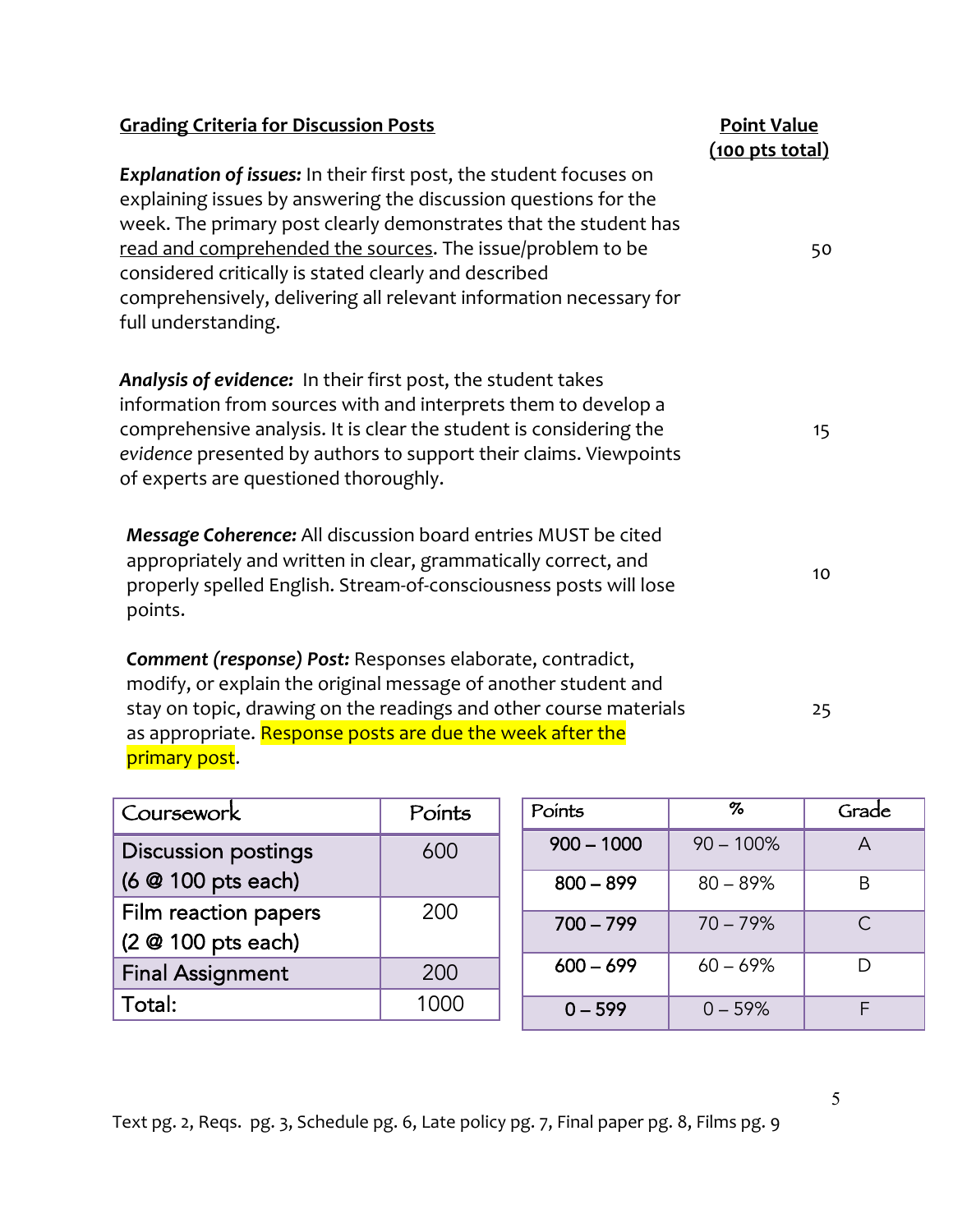# COURSE SCHEDULE

**Subject to revision, if necessary, during the semester.** All assignments must be completed and/or submitted in Canvas. No other forms of submission will be accepted. Full guidelines for all assignments listed in this schedule are provided in the weekly Canvas course modules. All class films are located on our e-reserves page with a link also provided in the weekly Canvas module. \*\*ERESERVES direct link: https://tamuct.libguides.com/er.php?course\_id=88943 *Note: 8-week courses are accelerated compared to a standard 16-week course. If it seems like there is a lot of information it is because we are covering 2 weeks of material each week.*

**Week 1. Introducing Archaeology and prehistory (Week of Jun 6) Readings**: Chapters 1-3 **Discussion**: 1, primary post due DUE 6/12, Comment to student due 6/19 *Film*: *The Lost Pueblo Village, CO*

**Week 2. Individuals and Interactions: Status, Gender & Ethnicity (Week of Jun 13) Readings**: Chapter 4 & 5 **Discussion**: 2, primary post due DUE 6/19, Comment to student due 6/26 *Film: Secrets of Stonehenge*

**Week 3. Studying the Intangible: Religion & Art (Week of Jun 20) Readings**: Chapter 6 & 7 **Discussion**: 3, primary post due DUE 6/26, Comment to student due 7/3 *Film: Frozen Tomb of Mongolia*

• **Film paper 1 Due date: SUN JUN 26 @ 11:59PM** 

**Week 4. Great sites: Peopling of the world & the First farmers (Week of Jun 27) Readings**: Chapters 10 & 11 **Discussion**: 4, primary post due DUE 7/3, Comment to student due 7/10 **Film**: *Africa's Great Civilizations Episode 4 of 6: Cities*

**Week 5. Great sites: Africa, Europe, & the Middle East (Week of July 4) Readings**: Chapter 12 **Discussion**:5, primary post due DUE 7/10, Comment to student due 7/17 *Film: Stealing History*

**Week 6. Great sites: Asia (Week of Jul 11) Readings**: Chapter 13 **Discussion**: 6, primary post DUE 7/17, Comment to student due 7/24. *Film: Cahokia America's Lost Metropolis*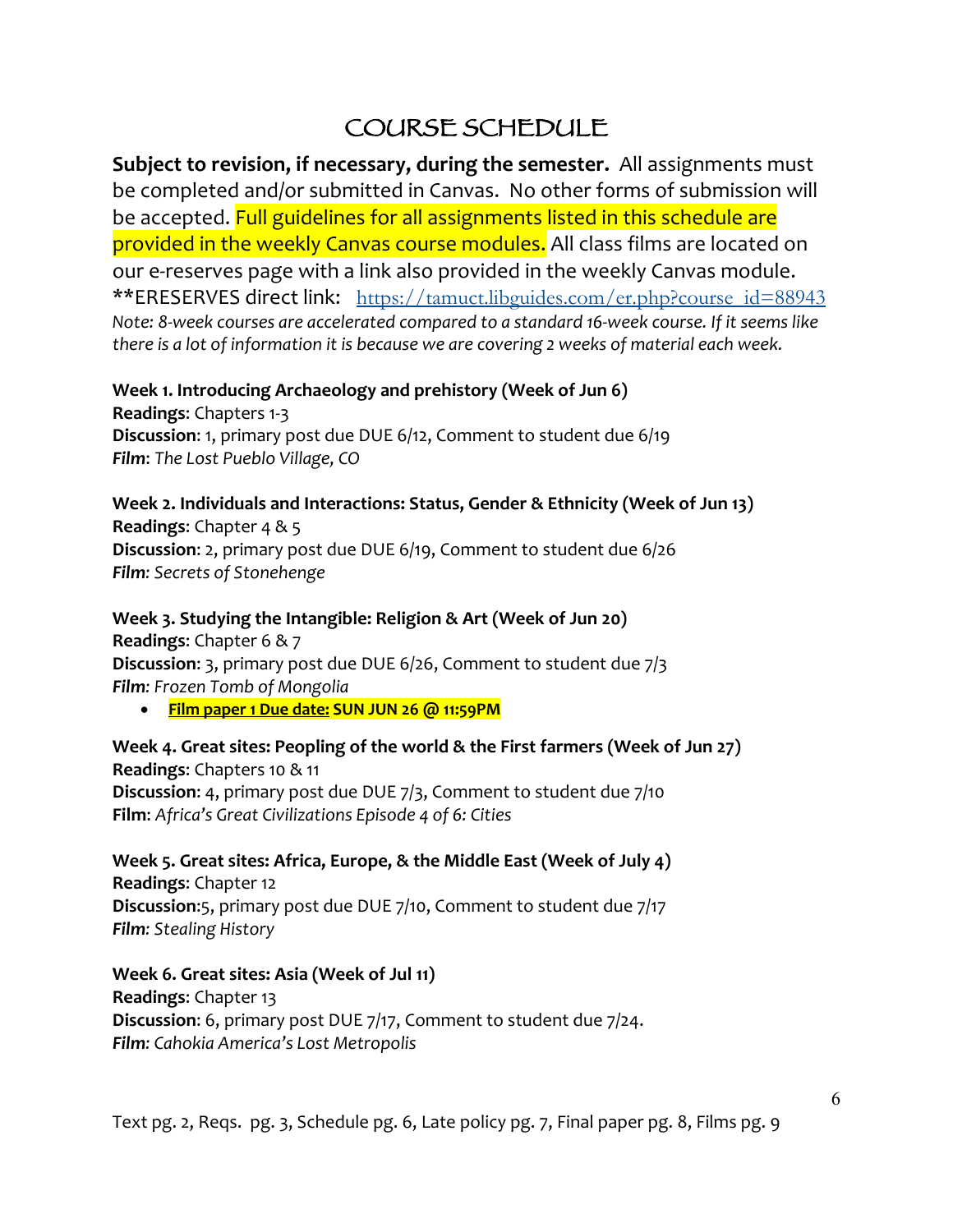#### **Week 7. Great sites: Americas (Week of Jul 18)**

**Readings**: Chapter 14-16

No film or discussion this week

• **Film paper 2 due date: SUN JUL 24 @ 11:59PM**

### **Week 8. Submit Final Assignment (Week of Jul 25)**

No film or discussion this week

• **Final Assignment due date: WED JUL 27 @ 11:59PM.**

## COURSE PROCEDURES AND POLICIES

### **Diversity in the Classroom**

Respect for cultural and human biological diversity are core concepts within the Social Sciences. In this course, each voice in the classroom has something of value to contribute to class discussion. Please respect the different experiences, beliefs and values expressed by your fellow students and instructor, and refrain from derogatory comments about other individuals, cultures, groups, or viewpoints. In this course we welcome individuals of all ages, backgrounds, citizenships, disabilities, education, ethnicities, family statuses, genders, gender identities, geographical locations, languages, military experience, political views, races, religions, sexual orientations, socioeconomic statuses, and work experiences.

### **Late Work**

Late discussion posts (answers and comments) are not accepted. If a discussion post is submitted late it will be marked a zero with no feedback. If you do not submit a primary post you cannot submit a comment post alone. I accept late work for the film reaction papers and for the final paper in this class with point deductions as follows: 15 points for 1 day late beyond the posted due date, 30 points for 2 days late beyond the posted due date, 50 points for 3 days late beyond the posted due date. After 3 days beyond the posted due date, the paper will not be accepted. There is no makeup work in this course as all of the work is assigned in advance and there are no exams. If you are having difficulty with the course deadlines please email the instructor ASAP.

### **Academic dishonesty**

Academic dishonesty will not be tolerated. Any student caught plagiarizing will receive a 0 (zero) for that assignment and may be referred to the university for further discipline. A second incident of plagiarism or other form of academic dishonesty will result in a failing grade for the course and a referral to the university for further discipline.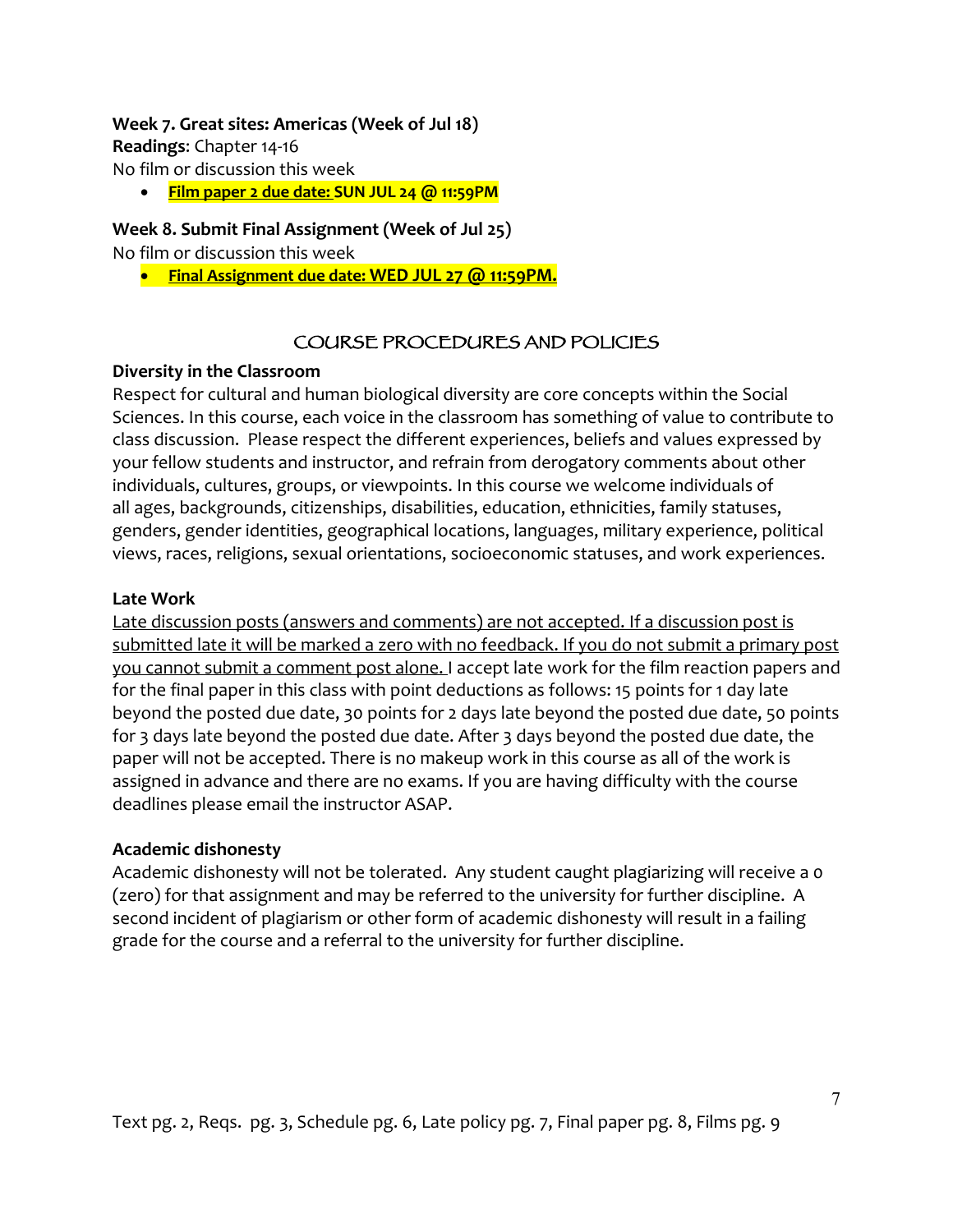# FINAL PAPER GUIDELINES

You will create a proposal itinerary for an archaeological/educational tour or study abroad program that is set to last 3 weeks\*\*. The focus of your work **should be primarily on which locations you have selected to visit and how they are important in terms of regional or world history**. You can be as creative as you'd like in how you imagine your tour will be as long as the information for each site is up to date, accurate, and realistic (no pseudoscience please!) Always wanted to visit another part of the world? You can use this assignment to help plan some of the awesome things you might visit while you are there. If you've already been, that works too, you have experience of what the sites were really like. You can focus on anything in particular, how about a trip where every site you visit includes cemeteries? You can make it a bike tour where every site must be traveled to on a bike or on foot. Biblical tours are also very interesting because of the age and preservation of many of the sites. Choose something that interests you! If you need help figuring out if your idea works for this assignment, please email the instructor: bioarchjones@tamuct.edu

**"Minimums":** Your tour should include 7 archaeological sites within the same geographic region. You may use your textbook to help you choose up to  $4$  sites. For the remaining  $3$ sites you can use any reasonable source you would use if you were actually going to travel to these sites, book or internet, provided the information is up to date and correct. You don't have to choose any sites from the book as long as you cite your sources. Many important sites now have webpages. I prefer you use the original/govt webpage of a site if it is available. If you can't find enough information about the importance of a site from their webpage**, try our library** NOT wikipedia. We have excellent online resources and our librarians know where to find them! Please cite where your information came from so I can check. As always, do not copy and paste anything from a website or book verbatim. Always put things into your own words, for this class and beyond.

**Format**: No cover page. Include 1 paragraph introduction to your tour/study abroad and its main theme. For each site you must write a 1-2 paragraph summary on its importance and why you included it in your tour. This assignment should be a minimum of 5 pages, double spaced, 12 pt font, max 7 pages. No photos or images needed. You must include a page of references (not included in the page minimum). Upload will be via the assignment link in Canvas.

\*\*While a real itinerary would include cost, please don't worry about that. You can mention how long it might take to get to a site, because that shows proximity of sites. You can also indicate if sites are free or not, because that shows whether or not sites are monetized. You can indicate how long you might stay at a location but you don't need to specify food or lodging unless none is available. For example, you want to visit a remote site in South America and it might be worth noting it takes 10 hours to get there by bus and there is no lodging at all (only primitive camping). In contrast, if you are visiting Stonehenge it is understood food and lodging will be available so you don't need to spell that out.

Text pg. 2, Reqs. pg. 3, Schedule pg. 6, Late policy pg. 7, Final paper pg. 8, Films pg. 9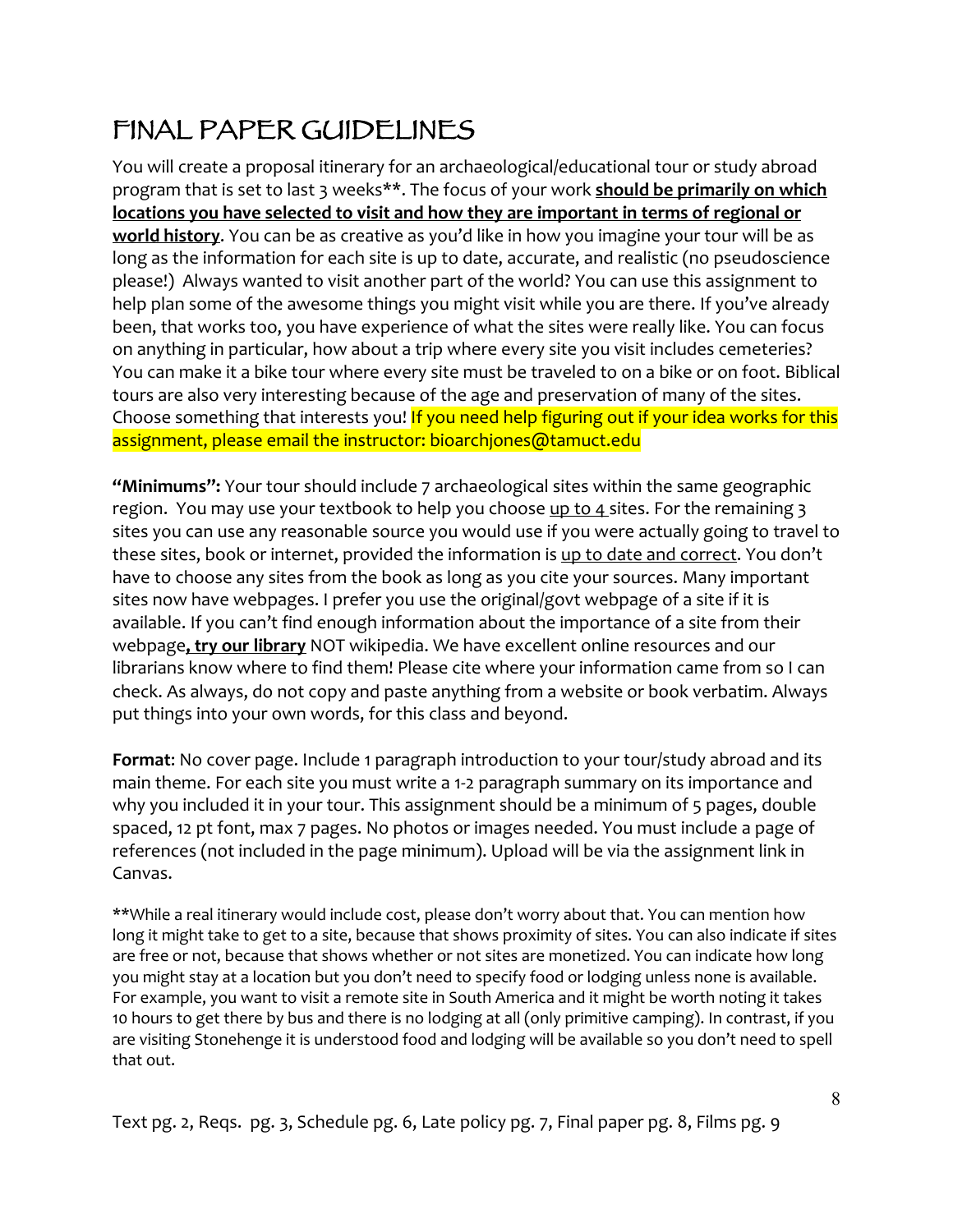# FILM VIEWING WORKSHEET: INFORMATIONAL DOCUMENTARY

Read these questions before you watch the film so that you will know what to look for while you watch. If you make notes while the movie is playing, make sure that your note taking doesn't interfere with carefully watching the film. You will use parts of your answers to the questions below in your film reaction paper (ONE PAGE LONG, SINGLE SPACED). Answers need to be complete and comprehensive, demonstrating that you paid attention to the film and thought about what was shown on the screen. All responses should be in complete sentences using proper spelling, grammar and punctuation.

1. State the title of the film and the year it was released. Then briefly describe what the film is about.

2. Identify the people, places, events, or aspects of people, society or nature that are the focus of this film. Describe and clarify the significance of each.

3. List four facts described in the film that impressed you and explain how each fact relates to the film's premise or theme.

4. Nonfiction can enrich viewers in several important ways. Describe any aspect of the film that showed you something you hadn't seen before, caused you to think in a new way, or helped you understand something more thoroughly than before. In addition, describe how it changed your thinking.

5. Was there anything that you saw or heard in the film that was unconvincing or which seemed out of place and why?

6. What particularly appealed to you in the cinematic presentation of the film, such as the way in which particular scenes, images, or sounds were presented?

7. If the filmmakers were to ask you how the film could be improved, what would you tell them? Describe the changes you would suggest in detail and the reasons for your suggestions.

8. If someone asked you whether you would recommend this film, how would you respond? Fully explain your reasons.

*Updated 2015. © by TeachWithMovies.com, Inc. The public and teachers are licensed to use this worksheet for personal and classroom use. See http://www.teachwithmovies.org/terms-of-use.html*

Text pg. 2, Reqs. pg. 3, Schedule pg. 6, Late policy pg. 7, Final paper pg. 8, Films pg. 9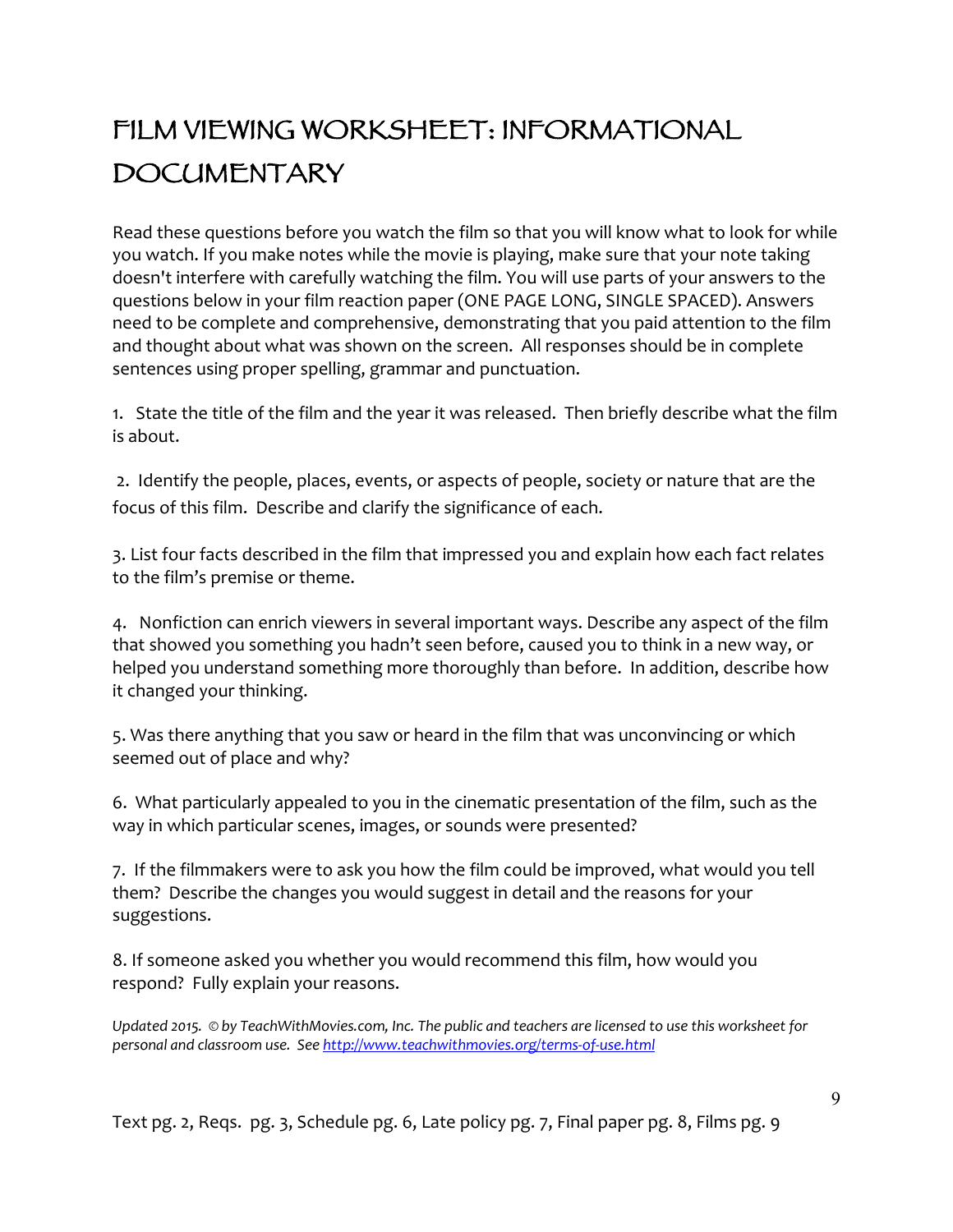#### **Copyright Notice**

Students should assume that all course material is copyrighted by the respective author(s). Reproduction of course material is prohibited without consent by the author and/or course instructor. Violation of copyright is against the law and Texas A&M University-Central Texas' Code of Academic Honesty. All alleged violations will be reported to the Office of Student Conduct.

Copyright. 2022 by Christine Jones at Texas A&M University-Central Texas, College of Arts & Sciences; 1001 Leadership Place, Killeen, TX 76549

## UNIVERSITY RESOURCES, PROCEDURES, AND GUIDELINES

#### **Drop Policy**

If you discover that you need to drop this class, you must complete the Drop Request Dynamic Form through Warrior Web.

[https://federation.ngwebsolutions.com/sp/startSSO.ping?PartnerIdpId=https://eisprod.ec.tamuct.edu:443/samlsso&SpSessionAuthnAdapterId=tamuctDF&TargetResource=https%3a%2f%2fdyna micforms.ngwebsolutions.com%2fSubmit%2fStart%2f53b8369e-0502-4f36-be43-f02a4202f612].

Faculty cannot drop students; this is always the responsibility of the student. The Registrar's Office will provide a deadline on the Academic Calendar for which the form must be completed. Once you submit the completed form to the Registrar's Office, you must go into Warrior Web and confirm that you are no longer enrolled. If you still show as enrolled, FOLLOW-UP with the Registrar's Office immediately. You are to attend class until the procedure is complete to avoid penalty for absence. Should you miss the drop deadline or fail to follow the procedure, you will receive an F in the course, which may affect your financial aid and/or VA educational benefits.

#### **Academic Integrity**

Texas A&M University-Central Texas values the integrity of the academic enterprise and strives for the highest standards of academic conduct. A&M-Central Texas expects its students, faculty, and staff to support the adherence to high standards of personal and scholarly conduct to preserve the honor and integrity of the creative community. Any deviation by students from this expectation may result in a failing grade for the assignment and potentially a failing grade for the course. All academic misconduct concerns will be referred to the Office of Student Conduct. When in doubt on collaboration, citation, or any issue, please contact your instructor before taking a course of action.

For more information regarding the Student Conduct process, [https://www.tamuct.edu/studentaffairs/student-conduct.html].

If you know of potential honor violations by other students, you may submit a report, [https://cm.maxient.com/reportingform.php?TAMUCentralTexas&layout\_id=0].

#### **Academic Accommodations**

At Texas A&M University-Central Texas, we value an inclusive learning environment where every student has an equal chance to succeed and has the right to a barrier-free education. The Warrior Center for Student Success, Equity and Inclusion is responsible for ensuring that students with a disability receive equal access to the university's programs, services and activities. If you believe you have a disability requiring reasonable accommodations, please contact the Office of Access and Inclusion, WH-212; or call (254) 501-5836. Any information you provide is private and confidential and will be treated as such.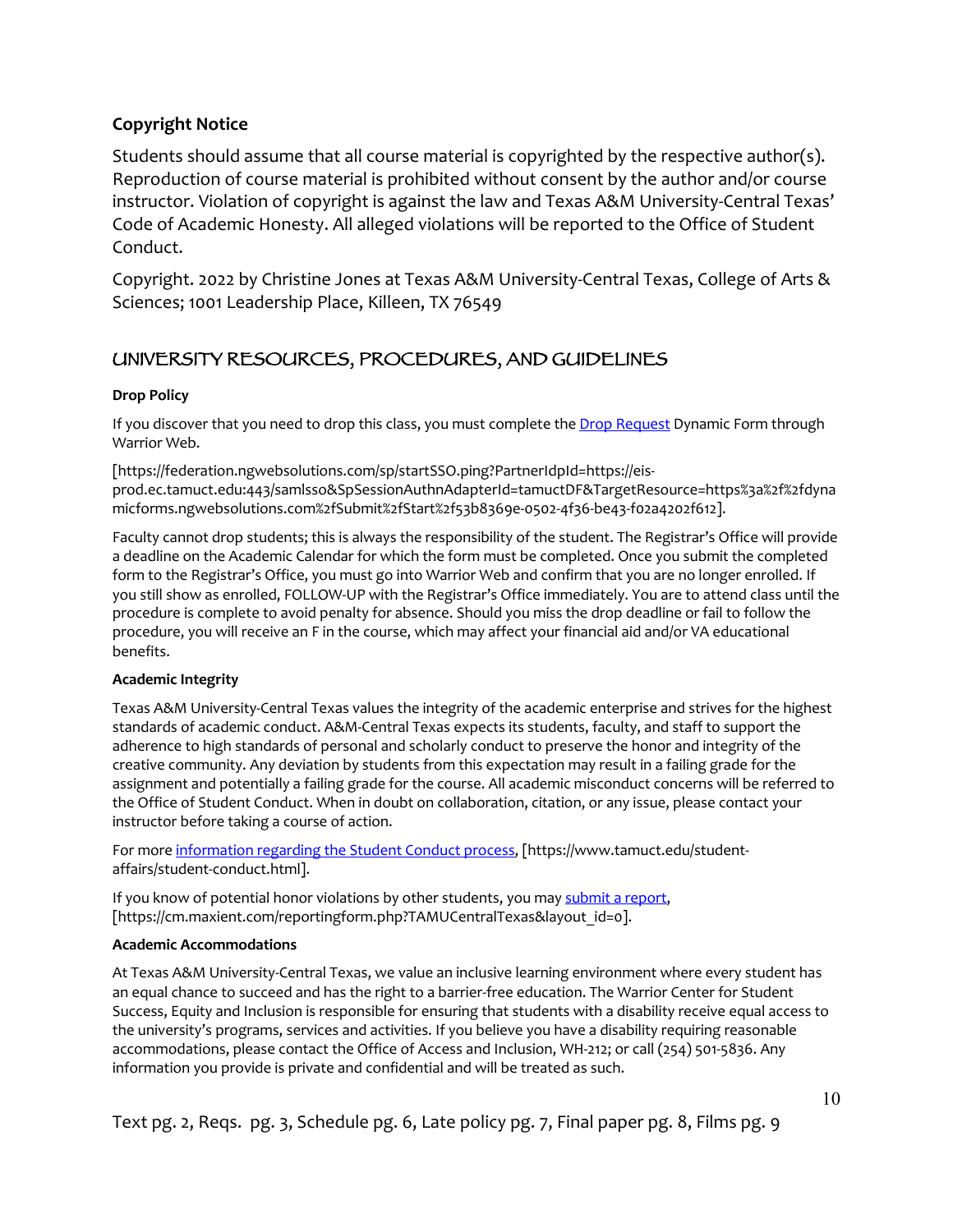For more information, please visit our Access & Inclusion Canvas page (log-in required) [https://tamuct.instructure.com/courses/717]

#### **Important information for Pregnant and/or Parenting Students**

Texas A&M University-Central Texas supports students who are pregnant and/or parenting. In accordance with requirements of Title IX and related guidance from US Department of Education's Office of Civil Rights, the Dean of Student Affairs' Office can assist students who are pregnant and/or parenting in seeking accommodations related to pregnancy and/or parenting. Students should seek out assistance as early in the pregnancy as possible. For more information, please visit **Student Affairs** [https://www.tamuct.edu/studentaffairs/pregnant-and-parenting-students.html]. Students may also contact the institution's Title IX Coordinator. If you would like to read more about these requirements and guidelines online, please visit the website [http://www2.ed.gov/about/offices/list/ocr/docs/pregnancy.pdf].

Title IX of the Education Amendments Act of 1972 prohibits discrimination on the basis of sex and gender– including pregnancy, parenting, and all related conditions. A&M-Central Texas is able to provide flexible and individualized reasonable accommodation to pregnant and parenting students. All pregnant and parenting students should contact the Associate Dean in the Division of Student Affairs at (254) 501-5909 to seek out assistance. Students may also contact the University's Title IX Coordinator.

#### **Tutoring**

Tutoring is available to all A&M-Central Texas students, both virtually and in-person. Student success coaching is available online upon request.

If you have a question, are interested in becoming a tutor, or in need of success coaching contact the Warrior Center for Student Success, Equity and Inclusion at (254) 501-5836, visit the Warrior Center at 212 Warrior Hall, or by emailing WarriorCenter@tamuct.edu.

To schedule tutoring sessions and view tutor availability, please visit Tutor Matching Services [https://tutormatchingservice.com/TAMUCT] or visit the Tutoring Center in 111 Warrior Hall.

Chat live with a remote tutor 24/7 for almost any subject from on your computer! Tutor.com is an online tutoring platform that enables A&M-Central Texas students to log in and receive online tutoring support at no additional cost. This tool provides tutoring in over 40 subject areas except writing support. Access Tutor.com through Canvas.

#### **University Writing Center**

Located in Warrior Hall 416, the University Writing Center (UWC) at Texas A&M University–Central Texas (A&M–Central Texas) is a free service open to all A&M–Central Texas students. For the Summer 2022 semester, the hours of operation are from 10:00 a.m.-4:00 p.m. Monday thru Thursday in Warrior Hall 416 (with online tutoring available every hour as well) with satellite hours available online only Monday thru Thursday from 6:00-9:00 p.m. and most Saturdays from 12:00-3:00 p.m.

Tutors are prepared to help writers of all levels and abilities at any stage of the writing process. While tutors will not write, edit, or grade papers, they will assist students in developing more effective composing practices. By providing a practice audience for students' ideas and writing, our tutors highlight the ways in which they read and interpret students' texts, offering guidance and support throughout the various stages of the writing process. In addition, students may work independently in the UWC by checking out a laptop that runs the Microsoft Office suite and connects to WIFI, or by consulting our resources on writing, including all of the relevant style guides. Whether you need help brainstorming ideas, organizing an essay, proofreading, understanding proper citation practices, or just want a quiet place to work, the UWC is here to help!

Students may arrange a one-to-one session with a trained and experienced writing tutor by making an appointment via WCOnline at [https://tamuct.mywconline.com/]. In addition, you can email Dr. Bruce Bowles Jr. at bruce.bowles@tamuct.edu if you have any questions about the UWC, need any assistance with